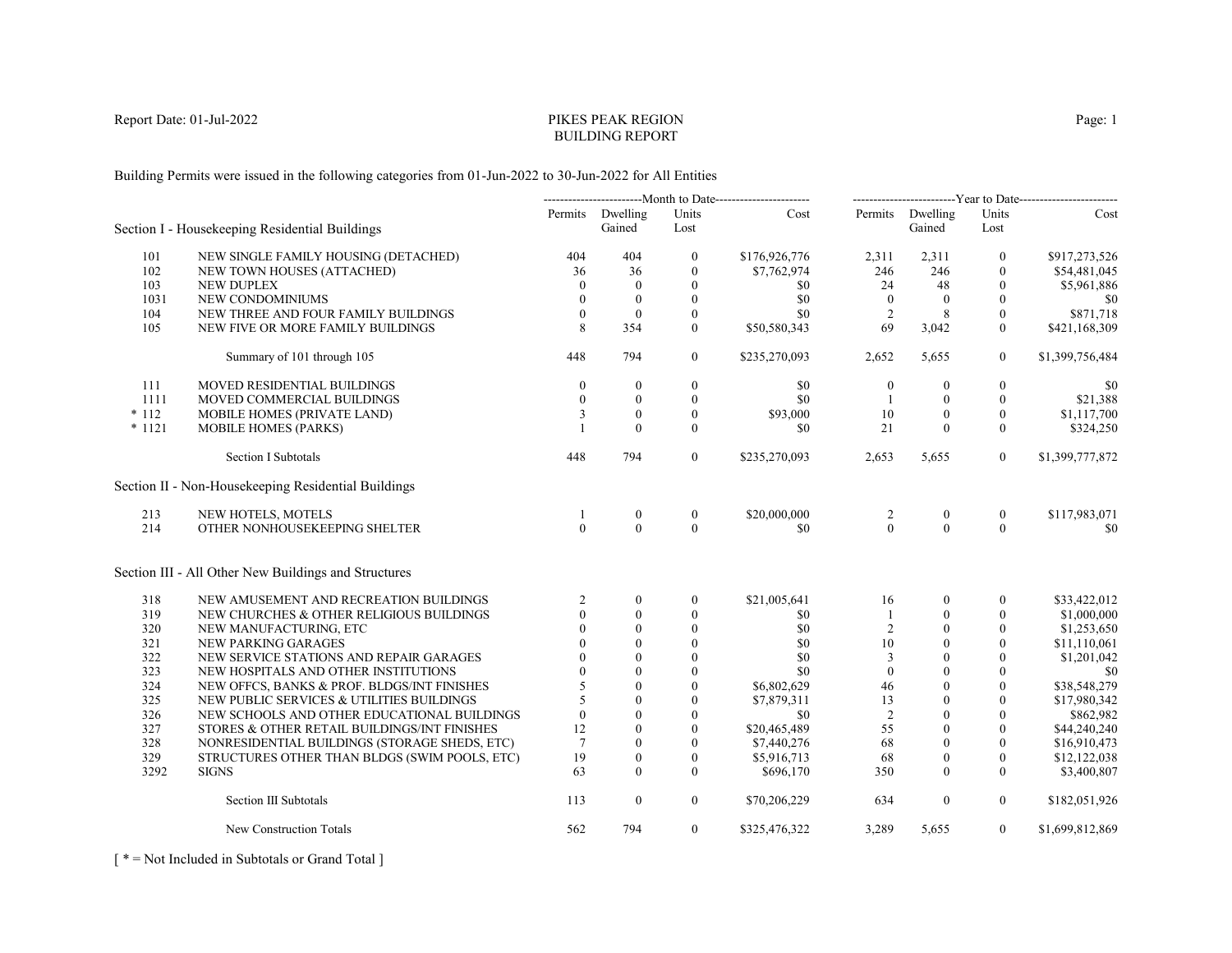# PIKES PEAK REGIONBUILDING REPORT

Building Permits were issued in the following categories from 01-Jun-2022 to 30-Jun-2022 for All Entities

|     |                                                 |              |                    |               | ---------------------------Month to Date----------------------- |              |                    |                          | ------------------------Year to Date------------------------ |
|-----|-------------------------------------------------|--------------|--------------------|---------------|-----------------------------------------------------------------|--------------|--------------------|--------------------------|--------------------------------------------------------------|
|     | Section IV - Additions and Alterations          | Permits      | Dwelling<br>Gained | Units<br>Lost | Cost                                                            | Permits      | Dwelling<br>Gained | Units<br>Lost            | Cost                                                         |
| 433 | RESIDENTIAL BLDGS CONV TO INCREASE UNITS        | $\theta$     | $\bf{0}$           | 0             | \$0                                                             | $\mathbf{0}$ | $\bf{0}$           | $\bf{0}$                 | \$0                                                          |
| 434 | RESIDENTIAL ALTERATIONS (REMODEL, ADD, ETC)     | 1,323        | $\Omega$           | $\theta$      | \$21,387,613                                                    | 7,850        | $\Omega$           | $\mathbf{0}$             | \$126,635,490                                                |
| 435 | RESIDENTIAL REMODEL THAT DECREASE UNITS         |              |                    |               | \$0                                                             | $\Omega$     |                    |                          | -\$0                                                         |
| 436 | RESIDENTIAL GARAGES AND CARPORTS (ATT & DET)    | 16           |                    | $\mathbf{0}$  | \$1,009,777                                                     | 113          |                    | $\mathbf{0}$             | \$6,449,828                                                  |
| 437 | COMMERCIAL ALTERATIONS (ADD, REMODEL, ETC)      | 119          |                    | $\mathbf{0}$  | \$17,313,228                                                    | 761          | $\theta$           | $\mathbf{0}$             | \$136,211,423                                                |
| 438 | <b>COMMERCIAL ADDITION</b>                      | $\Omega$     | $\Omega$           | $\Omega$      | \$0                                                             | 18           | $\Omega$           | $\Omega$                 | \$37,870,497                                                 |
|     | Section IV Subtotals                            | 1,458        | $\overline{0}$     | $\bf{0}$      | \$39,710,618                                                    | 8,724        | $\boldsymbol{0}$   | $\overline{0}$           | \$269,296,741                                                |
|     | Section V - Conversions                         |              |                    |               |                                                                 |              |                    |                          |                                                              |
| 540 | REMODEL COMMERCIAL TO RESIDENTIAL               |              |                    | $\theta$      | \$30,000                                                        |              |                    | $\left($                 | \$85,000                                                     |
| 541 | REMODEL RESIDENTIAL TO COMMERCIAL               |              |                    | $\mathbf{0}$  | \$0                                                             | $\mathbf{0}$ | $\boldsymbol{0}$   | $\mathbf{0}$             | -\$0                                                         |
| 542 | COMMERCIAL CHANGE OF OCCUPANCY                  | $\mathbf{3}$ | $\Omega$           | $\Omega$      | \$1,182,000                                                     | 25           | $\theta$           | $\theta$                 | \$11,643,775                                                 |
|     | Section V Subtotals                             |              |                    | $\mathbf{0}$  | \$30,000                                                        | 2            |                    | $\overline{0}$           | \$85,000                                                     |
|     | Section VI - Demolitions and Razing of Building |              |                    |               |                                                                 |              |                    |                          |                                                              |
| 645 | DEMOLISH RESIDENTIAL BUILDINGS                  | 9            | $\bf{0}$           |               | \$91,000                                                        | 47           | $\theta$           |                          | \$351,801                                                    |
| 649 | DEMOLISH COMMERCIAL BUILDINGS                   | $\mathbf{3}$ | $\Omega$           | $\Omega$      | \$60,000                                                        | 14           | $\theta$           | $\theta$                 | \$162,000                                                    |
|     | Section VI Subtotals                            | 12           | $\overline{0}$     |               | \$151,000                                                       | 61           | $\mathbf{0}$       |                          | \$513,801                                                    |
|     | Add, Alt and Conversion Totals                  | 1,471        |                    |               | \$39,891,618                                                    | 8,787        |                    | $\overline{\phantom{a}}$ | \$269,895,542                                                |
|     |                                                 |              |                    |               |                                                                 |              |                    |                          |                                                              |
|     | ***** GRAND TOTAL                               | 2,033        | 795                |               | \$365,367,940                                                   | 12,076       | 5,656              | -1                       | \$1,969,708,411                                              |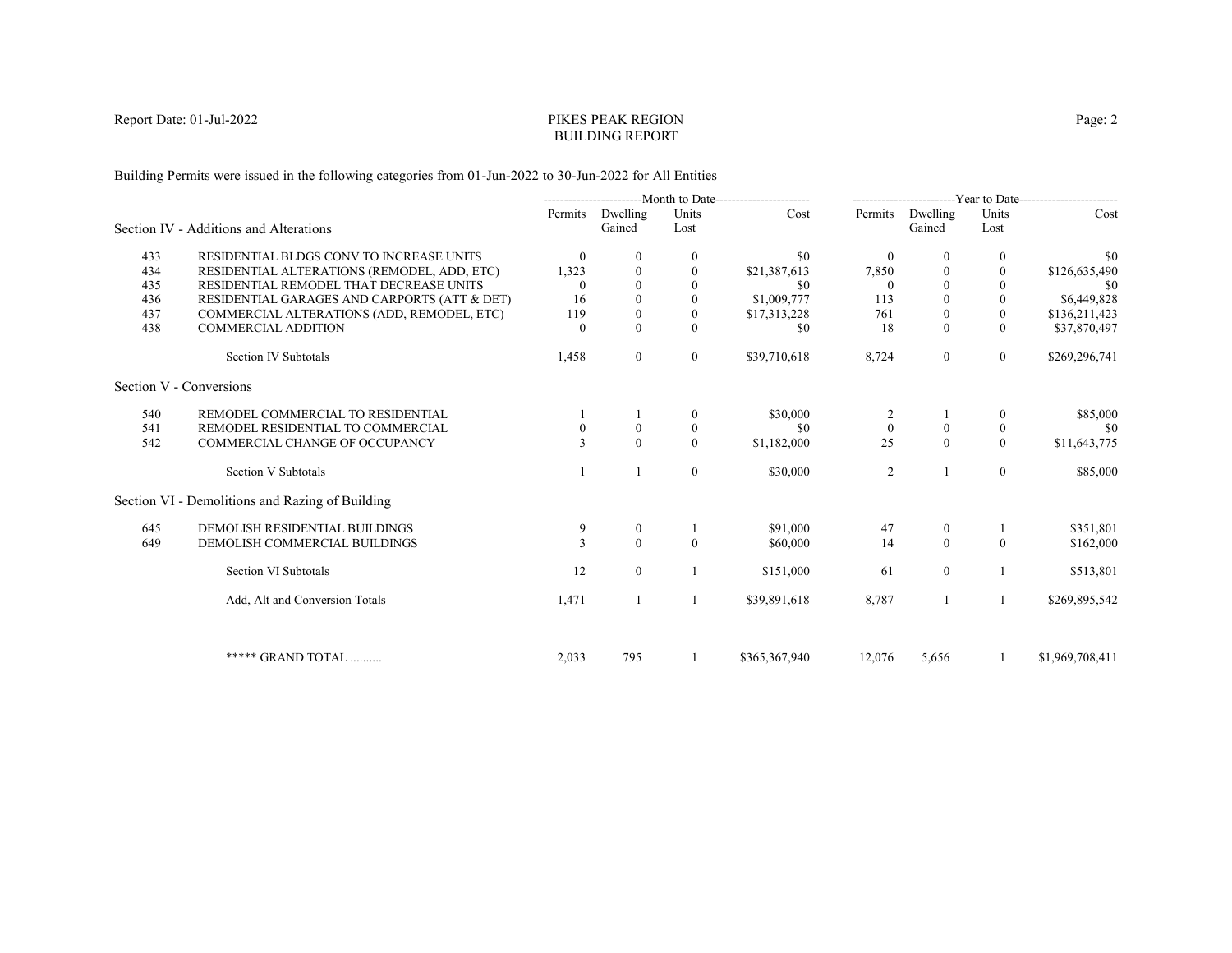# PIKES PEAK REGIONBUILDING REPORT

Building Permits were issued in the following categories from 01-Jun-2022 to 30-Jun-2022 for All Entities

| Classification<br>Permit                                              | Contractor                               | Cost         |
|-----------------------------------------------------------------------|------------------------------------------|--------------|
| O13766 NEW SINGLE FAMILY HOUSING                                      | TOLL BROS., INC.                         | \$508,951    |
| 9246 GLITTER WAY - RESIDENCE                                          |                                          |              |
| O13822 COMMERCIAL ALTERATIONS (ADDITIONS, REMODELS, ETC)              | <b>GRAY WEST CONSTRUCTION INC.</b>       | \$1,150,000  |
| 1685 BRIARGATE PKWY, 309 - COMMERCIAL INTERIOR FINISH                 |                                          |              |
| O13896 NEW SINGLE FAMILY HOUSING                                      | BLACK OAK HOMES & DESIGN, INC.           | \$766,693    |
| 11763 RAMBLING RD - RESIDENCE                                         |                                          |              |
| O14210 NEW SINGLE FAMILY HOUSING                                      | VANTAGE HOMES CORPORATION                | \$654,715    |
| 11755 DECOY DR - RESIDENCE                                            |                                          |              |
| O14212 NEW SINGLE FAMILY HOUSING                                      | VANTAGE HOMES CORPORATION                | \$553,795    |
| 15761 TIMBER TREK WAY - RESIDENCE                                     |                                          |              |
| O14213 NEW SINGLE FAMILY HOUSING                                      | VANTAGE HOMES CORPORATION                | \$544,686    |
| 1155 CHARISMATIC WAY - RESIDENCE                                      |                                          |              |
| O14299 NEW SINGLE FAMILY HOUSING                                      | CAMPBELL HOMES LTD.                      | \$549,106    |
| 10041 EMERALD LAKE LN - RESIDENCE                                     |                                          |              |
| O14344 NEW SINGLE FAMILY HOUSING                                      | CHALLENGER BUILDING, LLC                 | \$575,127    |
| 6030 WENDY STREAM WAY - RESIDENCE                                     |                                          |              |
| O14365 NEW SINGLE FAMILY HOUSING                                      | J. MCLEMORE CONSTRUCTION LLC             | \$2,499,000  |
| 15032 QUARTZ CREEK DR - RESIDENCE                                     |                                          |              |
| O14552 NEW SINGLE FAMILY HOUSING                                      | ALL ABOUT HOME DESIGN, LLC               | \$1,100,000  |
| 17376 COPPER VALLEY CT - RESIDENCE                                    |                                          |              |
| O14564 STORES AND OTHER RETAIL BUILDINGS/INT FINISHES                 | CHRISTOFFERSON COMMERCIAL BUILDERS, INC. | \$1,760,000  |
| 7901 WOODMEN CENTER HTS - COMMERCIAL BUILDING (THROUGH FINISH)        |                                          |              |
| O14576 NEW SINGLE FAMILY HOUSING                                      | KIRELLA HOMES, INC                       | \$900,000    |
| 3247 VIRIDIAN PT - RESIDENCE                                          |                                          |              |
| O14730 NEW SINGLE FAMILY HOUSING                                      | <b>HOMEOWNER</b>                         | \$1,654,707  |
| 487 E HIGBY RD - RESIDENCE                                            |                                          |              |
| <b>O14878 STORES AND OTHER RETAIL BUILDINGS/INT FINISHES</b>          | COLORADO STRUCTURES INC                  | \$2,150,000  |
| 1720 S NEVADA AVE - COMMERCIAL BUILDING (CORE AND SHELL ONLY)         |                                          |              |
| <b>O14881 NEW OFFICES, BANKS, AND PROFESSIONAL BLDGS/INT FINISHES</b> | BLUE RIDGE CONTRACTORS, INC.             | \$975,000    |
| 4272 PROMENADE DR - COMMERCIAL BUILDING (CORE AND SHELL ONLY)         |                                          |              |
| O14978 NEW SINGLE FAMILY HOUSING                                      | TOLL BROS., INC.                         | \$683,277    |
| 3483 SKYWATCH HTS - RESIDENCE                                         |                                          |              |
| O14983 NEW SINGLE FAMILY HOUSING                                      | TOLL BROS., INC.                         | \$502,848    |
| 9127 GLITTER WAY - RESIDENCE                                          |                                          |              |
| O14986 NEW SINGLE FAMILY HOUSING                                      | CAMPBELL HOMES LTD.                      | \$589,368    |
| 5211 HARTMAN ROCKS CT - RESIDENCE                                     |                                          |              |
| O14996 NEW SINGLE FAMILY HOUSING                                      | PALMER RIDGE CONSTRUCTION CO.            | \$1,200,000  |
| 19834 UPCHURCH WAY - RESIDENCE                                        |                                          |              |
| O15028 NEW AMUSEMENT AND RECREATION BUILDINGS                         | NUNN CONSTRUCTION INC                    | \$20,500,000 |
| 755 ASPEN DR - NEW COMMERCIAL BUILDING (CONDITIONED)                  |                                          |              |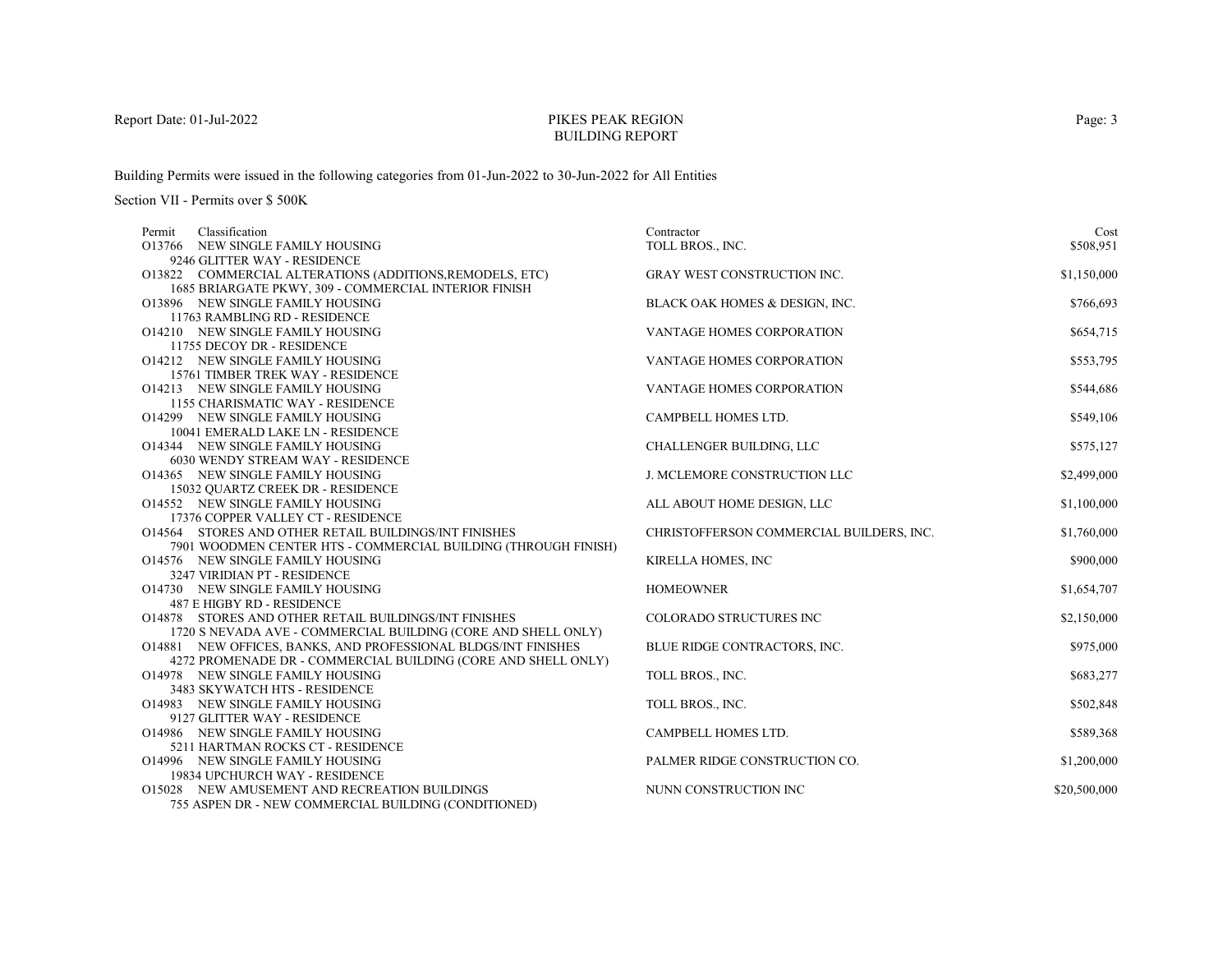# PIKES PEAK REGIONBUILDING REPORT

Building Permits were issued in the following categories from 01-Jun-2022 to 30-Jun-2022 for All Entities

| Classification<br>Permit                                     | Contractor                        | Cost        |
|--------------------------------------------------------------|-----------------------------------|-------------|
| O15052 NEW SINGLE FAMILY HOUSING                             | ASPEN VIEW HOMES, LLC             | \$531,224   |
| 15785 LITTLE BLUESTEM RD - RESIDENCE                         |                                   |             |
| O15054 NEW SINGLE FAMILY HOUSING                             | ASPEN VIEW HOMES, LLC             | \$599,327   |
| 15777 LITTLE BLUESTEM RD - RESIDENCE                         |                                   |             |
| O15058 NEW SINGLE FAMILY HOUSING                             | ASPEN VIEW HOMES, LLC             | \$600,398   |
| 15734 NATIVE WILLOW DR - RESIDENCE                           |                                   |             |
| O15061 NEW SINGLE FAMILY HOUSING                             | ASPEN VIEW HOMES, LLC             | \$505,418   |
| 15720 NATIVE WILLOW DR - RESIDENCE                           |                                   |             |
| O15063 NEW SINGLE FAMILY HOUSING                             | ASPEN VIEW HOMES, LLC             | \$600,398   |
| 15706 NATIVE WILLOW DR - RESIDENCE                           |                                   |             |
| O15210 NEW SINGLE FAMILY HOUSING                             | ELITE PROPERTIES OF AMERICA, INC. | \$576,519   |
| 16260 EVENING SUNSET PL - RESIDENCE                          |                                   |             |
| O15211 NEW SINGLE FAMILY HOUSING                             | ELITE PROPERTIES OF AMERICA, INC. | \$668,179   |
| 2019 MALLORCA WAY - RESIDENCE                                |                                   |             |
| O15213 NEW SINGLE FAMILY HOUSING                             | ELITE PROPERTIES OF AMERICA, INC. | \$561,420   |
| 2351 MERLOT DR - RESIDENCE                                   |                                   |             |
| O15214 NEW SINGLE FAMILY HOUSING                             | ELITE PROPERTIES OF AMERICA, INC. | \$763,909   |
| 576 PANORAMIC DR - RESIDENCE                                 |                                   |             |
| O15232 NEW SINGLE FAMILY HOUSING                             | PAR 5 LUXURY HOMES, LLC           | \$1,800,000 |
| 14255 GLENEAGLE DR - RESIDENCE                               |                                   |             |
| O15252 NEW SINGLE FAMILY HOUSING                             | ELITE PROPERTIES OF AMERICA, INC. | \$516,019   |
| 6221 DECO DR - RESIDENCE<br>O15253 NEW SINGLE FAMILY HOUSING |                                   |             |
| 627 PANORAMIC DR - RESIDENCE                                 | ELITE PROPERTIES OF AMERICA, INC. | \$637,126   |
| O15328 NEW SINGLE FAMILY HOUSING                             | VANTAGE HOMES CORPORATION         | \$711,567   |
| 11747 DECOY DR - RESIDENCE                                   |                                   |             |
| O15425 NEW SINGLE FAMILY HOUSING                             | CAMPBELL HOMES LTD.               | \$549,106   |
| 10815 EVENING CREEK DR - RESIDENCE                           |                                   |             |
| O15431 NEW PUBLIC SERVICES & UTILITIES BUILDINGS             | T. N. PARKER CONSTRUCTION, LLC    | \$2,180,182 |
| 7600 WAYFARER DR - NEW COMMERCIAL BUILDING (CONDITIONED)     |                                   |             |
| O15492 NEW SINGLE FAMILY HOUSING                             | SADDLETREE HOLDINGS, INC          | \$597,185   |
| 4361 HANGING LAKE CIR - RESIDENCE                            |                                   |             |
| O15526 NEW SINGLE FAMILY HOUSING                             | CONSTRUCTION BY GENESIS, INC.     | \$680,000   |
| 180 WOODMEN CT - RESIDENCE                                   |                                   |             |
| O15533 NEW SINGLE FAMILY HOUSING                             | ZRH CONSTRUCTION, L.L.C.          | \$572,450   |
| 10849 ROLLING MESA DR - RESIDENCE                            |                                   |             |
| O15534 NEW SINGLE FAMILY HOUSING                             | ZRH CONSTRUCTION, L.L.C.          | \$791,107   |
| 10946 ROLLING MESA DR - RESIDENCE                            |                                   |             |
| O15580 NEW PUBLIC SERVICES & UTILITIES BUILDINGS             | GLACIER CONSTRUCTION CO., INC.    | \$989,000   |
| 8770 VOLLMER RD - NEW COMMERCIAL BUILDING (UNCONDITIONED)    |                                   |             |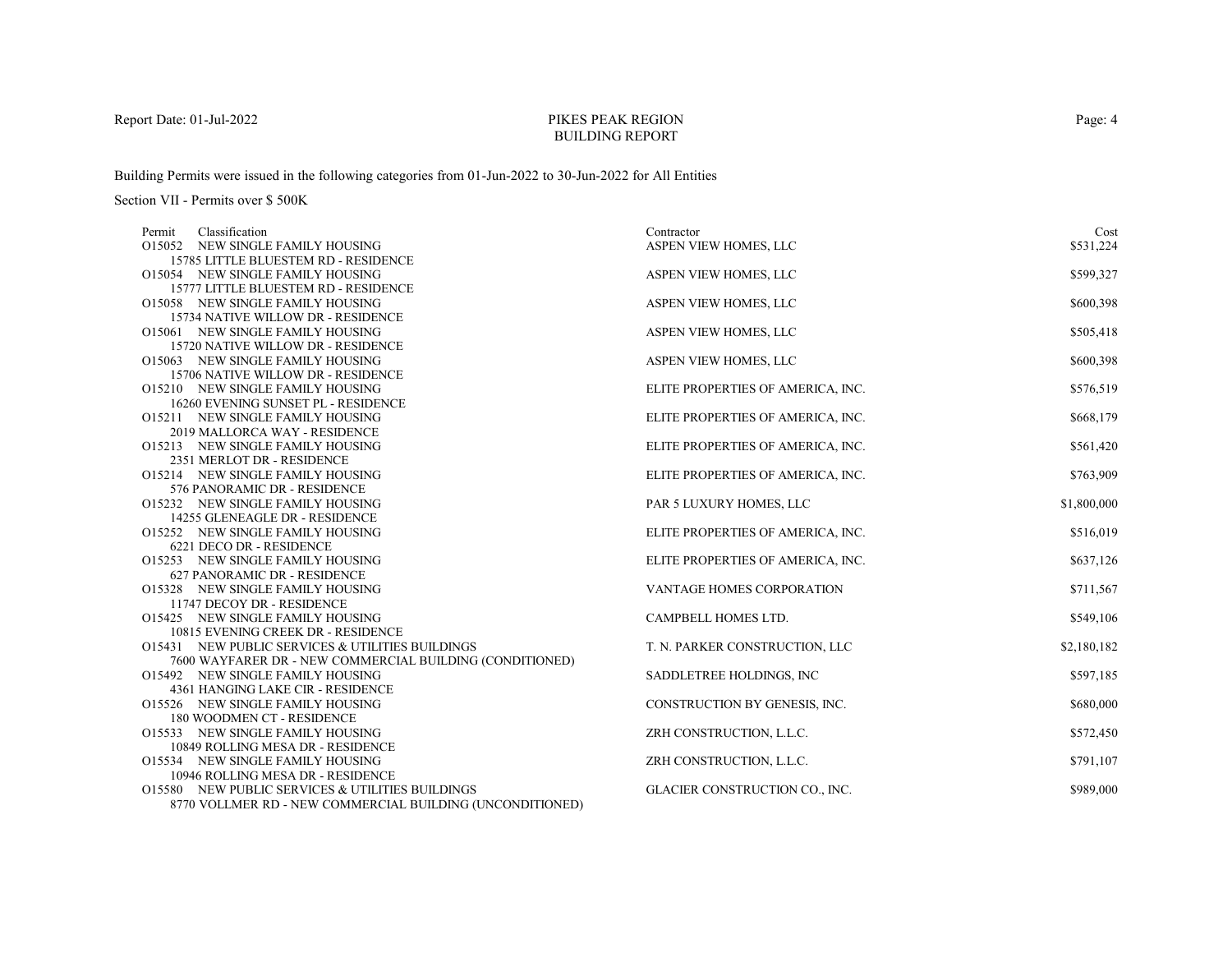# PIKES PEAK REGIONBUILDING REPORT

Building Permits were issued in the following categories from 01-Jun-2022 to 30-Jun-2022 for All Entities

| Classification<br>Permit                              |                                                                         | Contractor                             | Cost         |
|-------------------------------------------------------|-------------------------------------------------------------------------|----------------------------------------|--------------|
| O15726 NEW SINGLE FAMILY HOUSING                      |                                                                         | HAMMER HOMES, INC.                     | \$622,884    |
| 3313 BARK TREE TRL - RESIDENCE                        |                                                                         |                                        |              |
| O15766 NEW SINGLE FAMILY HOUSING                      |                                                                         | RIVERWOOD HOMES OF COLORADO, INC.      | \$1,400,000  |
| 4207 SILVER NELL DR - RESIDENCE                       |                                                                         |                                        |              |
| O15773 NEW SINGLE FAMILY HOUSING                      |                                                                         | THE NEWPORT COMPANY                    | \$1,500,000  |
| 4646 STONE MANOR HTS - RESIDENCE                      |                                                                         |                                        |              |
| O15808 NEW SINGLE FAMILY HOUSING                      |                                                                         | TOM HECK CONSTRUCTION, LLC             | \$776,865    |
| 1470 KINGS CROWN RD - RESIDENCE                       |                                                                         |                                        |              |
| O16033 NEW SINGLE FAMILY HOUSING                      |                                                                         | MASTER BILT HOMES, INC.                | \$645,000    |
| 11199 MOSEY TRL - RESIDENCE                           |                                                                         |                                        |              |
| O16035 NEW SINGLE FAMILY HOUSING                      |                                                                         | RAMPART CONSTRUCTION                   | \$3,600,000  |
| 14982 LONGWALL DR - RESIDENCE                         |                                                                         |                                        |              |
| O16078 NEW SINGLE FAMILY HOUSING                      |                                                                         | BLACK OAK HOMES & DESIGN, INC.         | \$537,113    |
| 16571 EARLY LIGHT DR - RESIDENCE                      |                                                                         |                                        |              |
| O16124 NEW SINGLE FAMILY HOUSING                      |                                                                         | SADDLETREE HOLDINGS, INC               | \$602,646    |
| <b>4841 PEARL LAKE WAY - RESIDENCE</b>                |                                                                         |                                        |              |
| O16250 NEW SINGLE FAMILY HOUSING                      |                                                                         | ALLIANCE HOMES, LLC                    | \$1,580,000  |
| 1230 KELSO PL - RESIDENCE                             |                                                                         |                                        |              |
| O16259 STORES AND OTHER RETAIL BUILDINGS/INT FINISHES |                                                                         | MARK YOUNG CONSTRUCTION, LLC           | \$13,000,000 |
|                                                       | 7530 FALCON MARKET PL - PHASED COMMERCIAL BLDG (FOUNDATION ONLY)        |                                        |              |
| O16275 NEW SINGLE FAMILY HOUSING                      |                                                                         | VILLAGREE, LLC                         | \$876,664    |
| 18407 SADDLE BLANKET LN - RESIDENCE                   |                                                                         |                                        |              |
| O16386 NEW SINGLE FAMILY HOUSING                      |                                                                         | ELITE PROPERTIES OF AMERICA, INC.      | \$572,236    |
| 16214 FOREST CLOUD WAY - RESIDENCE                    |                                                                         |                                        |              |
| O16388 NEW SINGLE FAMILY HOUSING                      |                                                                         | ELITE PROPERTIES OF AMERICA, INC.      | \$618,494    |
| 16232 EVENING SUNSET PL - RESIDENCE                   |                                                                         |                                        |              |
| O16392 NEW SINGLE FAMILY HOUSING                      |                                                                         | ELITE PROPERTIES OF AMERICA, INC.      | \$576,519    |
| 16326 TREE WOODS CT - RESIDENCE                       |                                                                         |                                        |              |
| O16400 NEW SINGLE FAMILY HOUSING                      |                                                                         | ELITE PROPERTIES OF AMERICA, INC.      | \$637,126    |
| 394 PANORAMIC DR - RESIDENCE                          |                                                                         |                                        |              |
| O16401 NEW SINGLE FAMILY HOUSING                      |                                                                         | ELITE PROPERTIES OF AMERICA, INC.      | \$764,980    |
| 446 PANORAMIC DR - RESIDENCE                          |                                                                         |                                        |              |
| O16451 NEW SINGLE FAMILY HOUSING                      |                                                                         | CONSTRUCTION BY GENESIS, INC.          | \$635,627    |
| 3253 FOREST LAKES DR - RESIDENCE                      |                                                                         |                                        |              |
|                                                       | O16481 COMMERCIAL ALTERATIONS (ADDITIONS, REMODELS, ETC)                | WELLS & WEST GENERAL CONTRACTORS, INC. | \$1,077,600  |
|                                                       | 2424 W GARDEN OF THE GODS RD, 111 - INTERIOR FINISH TO CREATE NEW SUITE |                                        |              |
| O16493 NEW FIVE OR MORE FAMILY BUILDINGS              |                                                                         | COLARELLI CONSTRUCTION, INC.           | \$10,000,000 |
|                                                       | 335 VICTORIA ST - NEW MULTI-FAMILY BLDG (95 UNITS)                      |                                        |              |
| O16511 NEW FIVE OR MORE FAMILY BUILDINGS              |                                                                         | <b>INLAND COLORADO LLC</b>             | \$4,483,650  |
|                                                       | 5860 FIREGLOW PT - NEW MULTI-FAMILY BLDG (32 UNITS)                     |                                        |              |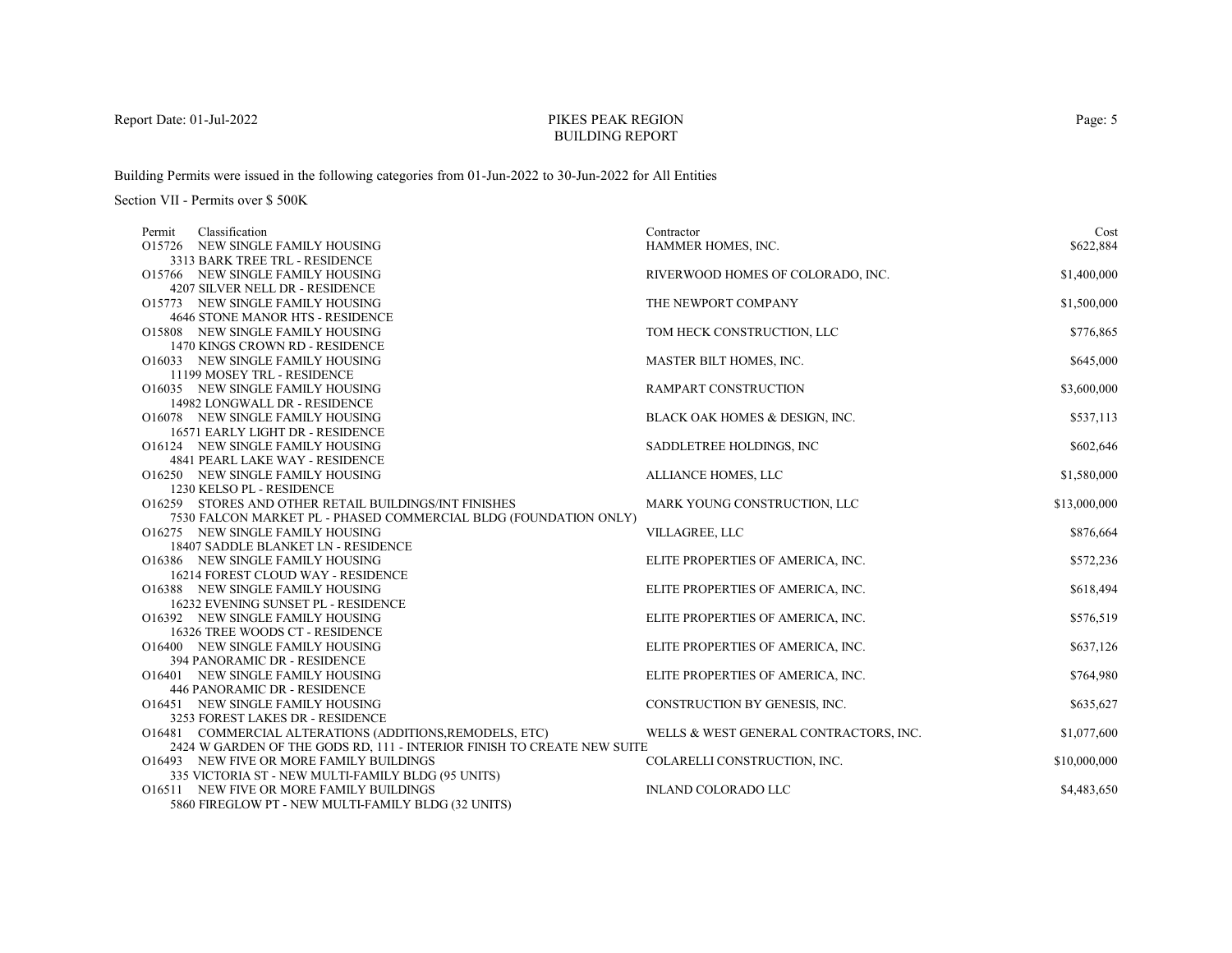# PIKES PEAK REGIONBUILDING REPORT

Building Permits were issued in the following categories from 01-Jun-2022 to 30-Jun-2022 for All Entities

| Classification<br>Permit                                                                                                          | Contractor                     | Cost        |
|-----------------------------------------------------------------------------------------------------------------------------------|--------------------------------|-------------|
| O16515 NEW FIVE OR MORE FAMILY BUILDINGS                                                                                          | <b>INLAND COLORADO LLC</b>     | \$4,483,650 |
| 5830 FIREGLOW PT - NEW MULTI-FAMILY BLDG (32 UNITS)                                                                               |                                |             |
| O16523 NEW FIVE OR MORE FAMILY BUILDINGS                                                                                          | <b>INLAND COLORADO LLC</b>     | \$5,433,103 |
| 5765 FIREGLOW PT - NEW MULTI-FAMILY BLDG - (32 UNITS)                                                                             |                                |             |
| O16528 NEW FIVE OR MORE FAMILY BUILDINGS                                                                                          | <b>INLAND COLORADO LLC</b>     | \$5,433,103 |
| 5840 FLORIBUNDA VW - NEW MULTI-FAMILY BLDG - (32 UNITS)                                                                           |                                |             |
| O16531 NEW FIVE OR MORE FAMILY BUILDINGS                                                                                          | <b>INLAND COLORADO LLC</b>     | \$4,804,692 |
| 5720 FIREGLOW PT - NEW MULTI-FAMILY BLDG - (32 UNITS)                                                                             |                                |             |
| O16532 NEW SINGLE FAMILY HOUSING                                                                                                  | CHALLENGER BUILDING, LLC       | \$575,127   |
| 6131 HARMONICA ARCH DR - RESIDENCE                                                                                                |                                |             |
| O16534 NEW FIVE OR MORE FAMILY BUILDINGS                                                                                          | <b>INLAND COLORADO LLC</b>     | \$3,006,145 |
| 5841 FLORIBUNDA VW - NEW MULTI-FAMILY BLDG - (22 UNITS)                                                                           |                                |             |
| O16541 NEW AMUSEMENT AND RECREATION BUILDINGS                                                                                     | <b>INLAND COLORADO LLC</b>     | \$505,641   |
| 5923 FLORIBUNDA VW - CLUBHOUSE                                                                                                    |                                |             |
| O16551 STRUCTURES OTHER THAN BUILDINGS (SWIMMING POOLS, ETC)                                                                      | <b>INLAND COLORADO LLC</b>     | \$550,000   |
| 5722 FIREGLOW PT - COMMERCIAL RETAINING WALL                                                                                      |                                |             |
| O16673 STORES AND OTHER RETAIL BUILDINGS/INT FINISHES                                                                             | REPLUMB SPECIALTIES, INC.      | \$1,071,527 |
| 7510 FALCON MARKET PL - NEW COMMERCIAL BUILDING (CONDITIONED)                                                                     |                                |             |
| O16690 NEW SINGLE FAMILY HOUSING                                                                                                  | TOLL BROS., INC.               | \$553,282   |
| 3387 SKYWATCH HTS - RESIDENCE                                                                                                     |                                |             |
| O16720 NEW SINGLE FAMILY HOUSING                                                                                                  | ALBANO CONSTRUCTION, INC.      | \$780,000   |
| 7835 COWBOY RANCH VW - RESIDENCE                                                                                                  |                                |             |
| O16768 NEW SINGLE FAMILY HOUSING                                                                                                  | ASPEN VALLEY CUSTOM HOMES, LLC | \$875,000   |
| 7832 BANNOCKBURN TRL - RESIDENCE                                                                                                  |                                |             |
| O16769 STRUCTURES OTHER THAN BUILDINGS (SWIMMING POOLS, ETC)<br>980 PETTIT LAKE HTS - COMMERCIAL RETAINING WALLS (EXCEPT 17 & 18) | MILLER WALL COMPANY            | \$1,101,810 |
| O16776 NEW SINGLE FAMILY HOUSING                                                                                                  | STEPHENS AND ASSOCIATES, INC.  | \$546,108   |
| 9123 BUFFALO BUR TRL - RESIDENCE                                                                                                  |                                |             |
| O16777 NEW SINGLE FAMILY HOUSING                                                                                                  | STEPHENS AND ASSOCIATES, INC.  | \$582,944   |
| 9137 BUFFALO BUR TRL - RESIDENCE                                                                                                  |                                |             |
| O16778 NEW SINGLE FAMILY HOUSING                                                                                                  | STEPHENS AND ASSOCIATES, INC.  | \$652,760   |
| 9151 BUFFALO BUR TRL - RESIDENCE                                                                                                  |                                |             |
| O16781 NEW SINGLE FAMILY HOUSING                                                                                                  | VANTAGE HOMES CORPORATION      | \$529,001   |
| 5241 HARTMAN ROCKS CT - RESIDENCE                                                                                                 |                                |             |
| O16783 NEW SINGLE FAMILY HOUSING                                                                                                  | VANTAGE HOMES CORPORATION      | \$545,680   |
| 10112 GRAND LAWN CIR - RESIDENCE                                                                                                  |                                |             |
| O16784 NEW SINGLE FAMILY HOUSING                                                                                                  | STEPHENS AND ASSOCIATES, INC.  | \$582,944   |
| 9210 PENNYCRESS DR - RESIDENCE                                                                                                    |                                |             |
| O16786 NEW SINGLE FAMILY HOUSING                                                                                                  | STEPHENS AND ASSOCIATES, INC.  | \$546,108   |
| 9033 PEACEFUL VALLEY RD - RESIDENCE                                                                                               |                                |             |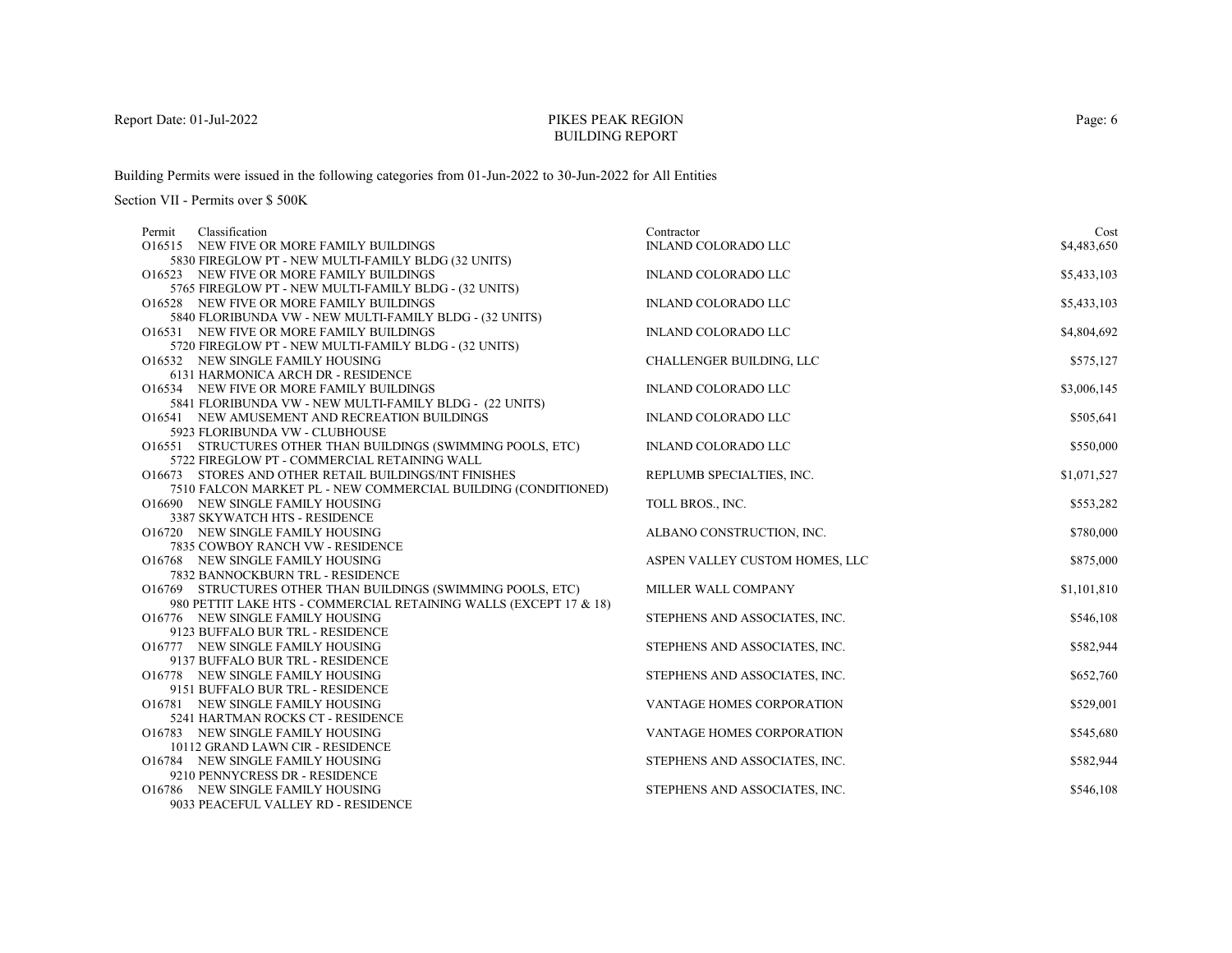# PIKES PEAK REGIONBUILDING REPORT

Building Permits were issued in the following categories from 01-Jun-2022 to 30-Jun-2022 for All Entities

| Classification<br>Permit                                                | Contractor                            | Cost         |
|-------------------------------------------------------------------------|---------------------------------------|--------------|
| O16788 STRUCTURES OTHER THAN BUILDINGS (SWIMMING POOLS, ETC)            | AP GLOBAL LLC                         | \$2,800,000  |
| 3225 CENTENNIAL BLVD - CAR WASH                                         |                                       |              |
| O16790 NEW SINGLE FAMILY HOUSING                                        | STEPHENS AND ASSOCIATES, INC.         | \$546,108    |
| 9073 PEACEFUL VALLEY RD - RESIDENCE                                     |                                       |              |
| O16791 NEW SINGLE FAMILY HOUSING                                        | STEPHENS AND ASSOCIATES, INC.         | \$546,108    |
| 9083 PEACEFUL VALLEY RD - RESIDENCE                                     |                                       |              |
| O16886 NEW SINGLE FAMILY HOUSING                                        | MELODY HOMES, INC.                    | \$519,552    |
| 16197 ALPINE SORREL DR - RESIDENCE                                      |                                       |              |
| O16894 NEW SINGLE FAMILY HOUSING                                        | MELODY HOMES, INC.                    | \$556,495    |
| 16185 ALPINE SORREL DR - RESIDENCE                                      |                                       |              |
| O16897 NEW SINGLE FAMILY HOUSING                                        | MELODY HOMES, INC.                    | \$555,210    |
| 16209 ALPINE SORREL DR - RESIDENCE                                      |                                       |              |
| O16902 NEW SINGLE FAMILY HOUSING                                        | MELODY HOMES, INC.                    | \$516,126    |
| 16221 ALPINE SORREL DR - RESIDENCE                                      |                                       |              |
| O17157 COMMERCIAL ALTERATIONS (ADDITIONS, REMODELS, ETC)                | HENSEL PHELPS CONSTRUCTION CO         | \$1,652,475  |
| 2420 E PIKES PEAK AVE - COMMERCIAL INTERIOR REMODEL                     |                                       |              |
| O17213 NEW HOTELS, MOTELS                                               | COLARELLI CONSTRUCTION, INC.          | \$20,000,000 |
| 6464 SUMMIT EDGE VW - PHASED COMMERCIAL BLDG (FOUNDATION ONLY)          |                                       |              |
| O17248 NEW SINGLE FAMILY HOUSING                                        | CREEKSTONE DEVELOPMENT, INC.          | \$550,000    |
| 6421 DECO DR - RESIDENCE                                                |                                       |              |
| O17338 COMMERCIAL ALTERATIONS (ADDITIONS, REMODELS, ETC)                | GE JOHNSON CONSTRUCTION COMPANY, INC. | \$1,572,000  |
| 2877 E FOUNTAIN BLVD - COMMERCIAL INTERIOR REMODEL                      |                                       |              |
| O17423 COMMERCIAL CHANGE OF OCCUPANCY                                   | OGC MANAGEMENT, LLC                   | \$600,000    |
| 117 S WAHSATCH AVE - COMMERCIAL INTERIOR REMODEL W/ CHANGE OF OCCUPANCY |                                       |              |
| O17446 NEW SINGLE FAMILY HOUSING                                        | <b>STRUCTURE CUSTOM BUILDS</b>        | \$836,199    |
| 11476 BISON MEADOWS CT - RESIDENCE                                      |                                       |              |
| O17465 NEW SINGLE FAMILY HOUSING                                        | ALLIANCE HOMES, LLC                   | \$3,300,000  |
| 16997 COPPER VALLEY CT - RESIDENCE                                      |                                       |              |
| O17467 NEW SINGLE FAMILY HOUSING                                        | CAMPBELL HOMES LTD.                   | \$1,685,868  |
| 10988 ROLLING MESA DR - RESIDENCE<br>O17520 NEW SINGLE FAMILY HOUSING   | ALL ABOUT HOME DESIGN, LLC            | \$1,200,000  |
| 420 GRANDWOOD DR - RESIDENCE                                            |                                       |              |
| O17583 NEW SINGLE FAMILY HOUSING                                        | GOETZMANN CUSTOM HOMES INC            | \$540,112    |
| 4369 HANGING LAKE CIR - RESIDENCE                                       |                                       |              |
| O17585 NEW SINGLE FAMILY HOUSING                                        | ELITE PROPERTIES OF AMERICA, INC.     | \$559,172    |
| 2287 CABERNET CT - RESIDENCE                                            |                                       |              |
| O17586 NEW SINGLE FAMILY HOUSING                                        | ELITE PROPERTIES OF AMERICA, INC.     | \$567,738    |
| 2290 MERLOT DR - RESIDENCE                                              |                                       |              |
| O17679 NEW SINGLE FAMILY HOUSING                                        | LEVEL 1 HOMES, INC                    | \$590,000    |
| 10340 FINN DR - RESIDENCE                                               |                                       |              |
|                                                                         |                                       |              |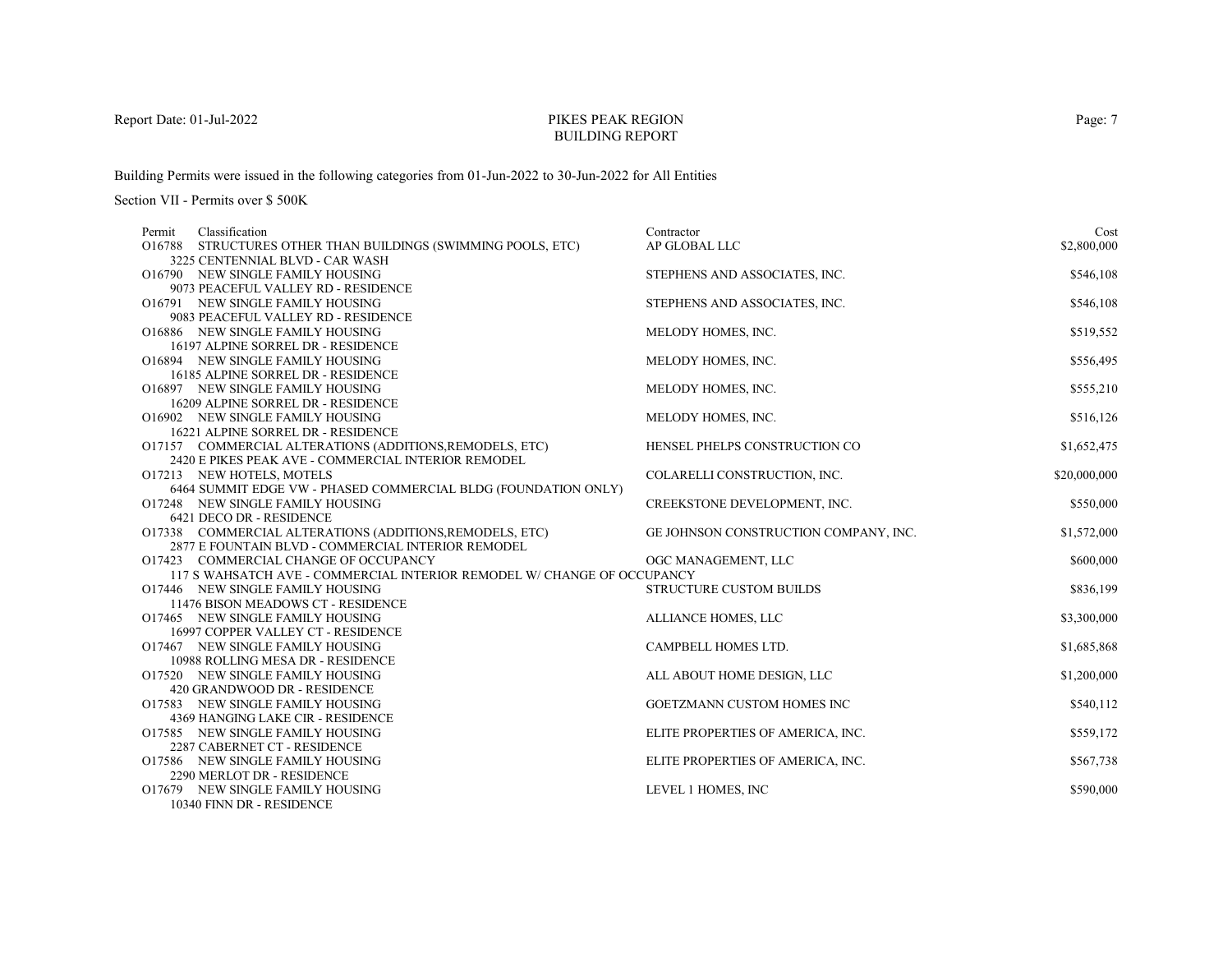# PIKES PEAK REGIONBUILDING REPORT

Building Permits were issued in the following categories from 01-Jun-2022 to 30-Jun-2022 for All Entities

Section VII - Permits over \$ 500K

| Classification<br>Permit                                                          | Contractor                                 | Cost         |
|-----------------------------------------------------------------------------------|--------------------------------------------|--------------|
| O17682 COMMERCIAL ALTERATIONS (ADDITIONS, REMODELS, ETC)                          | <b>CUSITECH LLC</b>                        | \$2,557,173  |
| 2424 W GARDEN OF THE GODS RD, 120 - INTERIOR FINISH TO CREATE NEW SUITE           |                                            |              |
| O17695 NEW PUBLIC SERVICES & UTILITIES BUILDINGS                                  | ASLAN CONSTRUCTION INC                     | \$2,500,000  |
| 7002 METROPOLITAN ST - NEW COMMERCIAL BUILDING (CONDITIONED)                      |                                            |              |
| O17699 NEW SINGLE FAMILY HOUSING                                                  | HACIENDA CONSTRUCTION, INC.                | \$900,000    |
| 17197 ABERT RANCH DR - RESIDENCE                                                  |                                            |              |
| O17740 COMMERCIAL ALTERATIONS (ADDITIONS, REMODELS, ETC)                          | ELDER CONSTRUCTION INC                     | \$750,000    |
| 4740 ARTISTIC CIR - COMMERCIAL INTERIOR REMODEL                                   |                                            |              |
| O17835 NEW SINGLE FAMILY HOUSING                                                  | <b>HOMEOWNER</b>                           | \$835,224    |
| 14705 IRWIN DR - RESIDENCE                                                        |                                            |              |
| O17951 NONRESIDENTIAL BUILDINGS (STORAGE SHEDS, ETC)                              | ARCO / MURRAY NATIONAL DENVER, INC.        | \$7,127,207  |
| 10660 WHITE DIAMOND PT - NEW COMMERCIAL BUILDING (CONDITIONED) + TRASH ENCLOSURE  |                                            |              |
| O18084 NEW SINGLE FAMILY HOUSING                                                  | BLACK OAK HOMES & DESIGN, INC.             | \$534,758    |
| 11618 RAMBLING RD - RESIDENCE                                                     |                                            |              |
| O18090 NEW SINGLE FAMILY HOUSING                                                  | VANTAGE HOMES CORPORATION                  | \$579,222    |
| 11671 SILVER CHARM WAY - RESIDENCE                                                |                                            |              |
| O18176 STORES AND OTHER RETAIL BUILDINGS/INT FINISHES                             | VILLANI CONSTRUCTION                       | \$595,962    |
| 5730 E WOODMEN RD - NEW COMMERCIAL BUILDING (CONDITIONED)                         |                                            |              |
| O18250 NEW FIVE OR MORE FAMILY BUILDINGS                                          | COMMONWEALTH CONSTRUCTION CORPORATION      | \$12,936,000 |
| 2510 ARLINGTON DR - NEW MULTI-FAMILY BLDG (77 UNITS)                              |                                            |              |
| O18512 NEW SINGLE FAMILY HOUSING                                                  | ELITE PROPERTIES OF AMERICA, INC.          | \$637,126    |
| 2363 MERLOT DR - RESIDENCE                                                        |                                            |              |
| O18533 COMMERCIAL ALTERATIONS (ADDITIONS, REMODELS, ETC)                          | WEATHERCRAFT CO. OF COLORADO SPRINGS, INC. | \$647,700    |
| 2222 N NEVADA AVE - REROOF-PO 210075 - PENROSE HOSPITAL - CANCER CENTER - 285 SOS |                                            |              |
| O18556 NEW PUBLIC SERVICES & UTILITIES BUILDINGS                                  | GLACIER CONSTRUCTION CO., INC.             | \$1,711,800  |
| 7809 NATURAL BRIDGE TRL - NEW COMMERCIAL BUILDING (CONDITIONED)                   |                                            |              |
| O18775 NEW SINGLE FAMILY HOUSING                                                  | SADDLETREE HOLDINGS, INC                   | \$649,440    |
| 1069 FOREST CHIME PL - RESIDENCE                                                  |                                            |              |
| O18813 NEW SINGLE FAMILY HOUSING<br>3645 MEADOW RUN CIR - RESIDENCE               | ALLIANCE HOMES, LLC                        | \$3,007,000  |
| O19102 NEW SINGLE FAMILY HOUSING                                                  | <b>GOWLER CUSTOM HOMES, INC</b>            | \$875,914    |
| 9745 BRASSIE CT - RESIDENCE                                                       |                                            |              |
| O19114 NEW SINGLE FAMILY HOUSING                                                  | CHALLENGER BUILDING, LLC                   | \$505,632    |
| 11158 WILLMORE DR - RESIDENCE                                                     |                                            |              |
| O19135 NEW SINGLE FAMILY HOUSING                                                  | TOLL BROS., INC.                           | \$799,566    |
| 3308 SKYWATCH HTS - RESIDENCE                                                     |                                            |              |
| O19137 NEW SINGLE FAMILY HOUSING                                                  | TOLL BROS., INC.                           | \$799,566    |
| 3467 SKYWATCH HTS - RESIDENCE                                                     |                                            |              |
| O19166 NEW SINGLE FAMILY HOUSING                                                  | VANTAGE HOMES CORPORATION                  | \$765,748    |
| 10172 ASPEN VALLEY RD - RESIDENCE                                                 |                                            |              |
|                                                                                   |                                            |              |

Page: 8